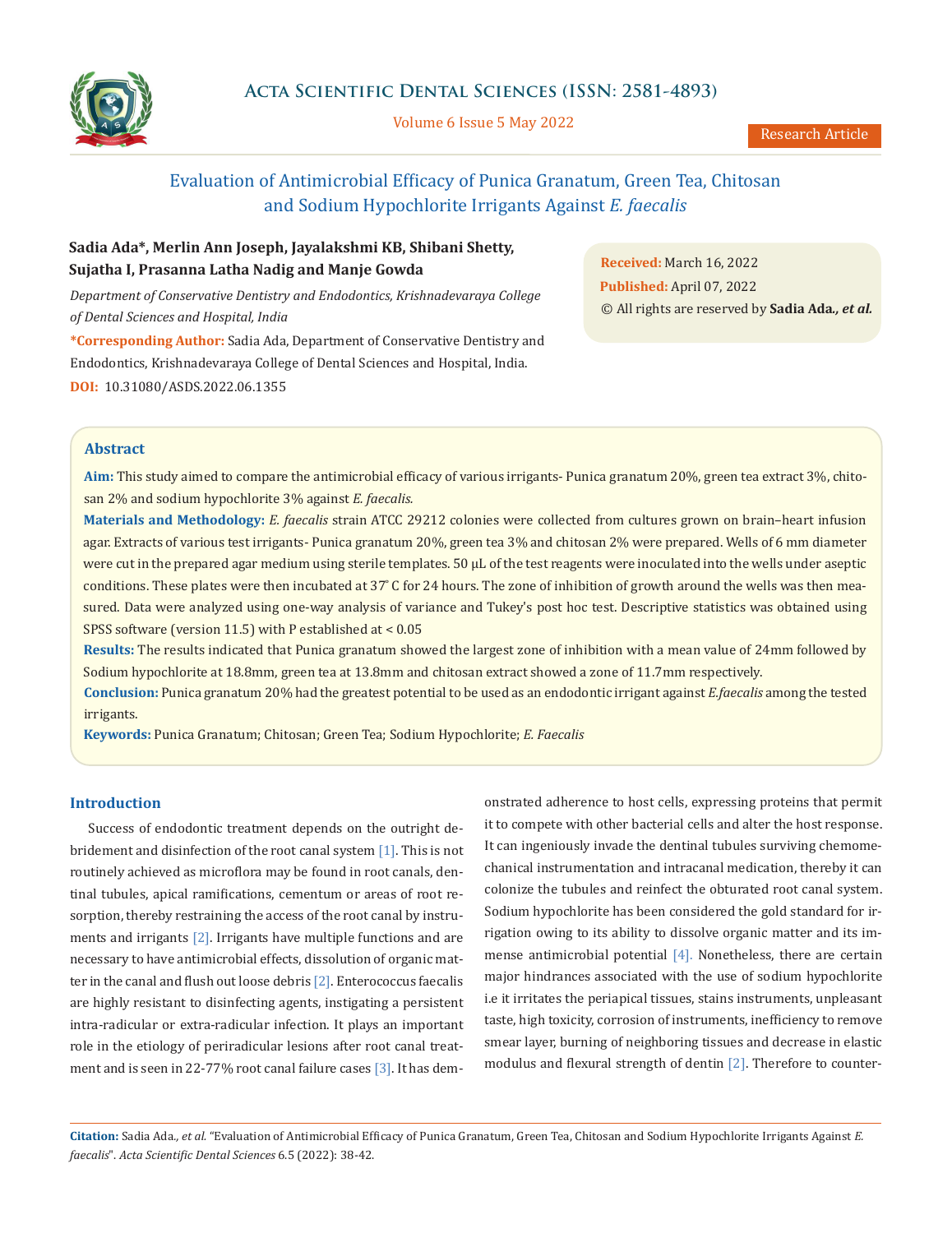act these drawbacks caused by sodium hypoclorite, natural irrigants were introduced that do not possess much of side effects. *Punica granatum* which is an extract of pomegranate fruit peel (PPE) has been employed productively in medicine for its bactericidal, antifungal, antiviral, immune modulation, and anthelminthic effects [1]. The active components of PPE are flavonoids, tannins, and other phenolic compounds [1]. Green tea extract is gathered from the leaves of the plant *Camellia sinensis* which are high in flavonoids in the form of catechins. Catechins existing in green tea extracts have distinctive antioxidant, anti-inflammatory, antimicrobial and radical scavenging ability  $[4]$ . Chitosan is an indigenous polysaccharide comprising of copolymers of glucosamine and N-acetylglucosamine. The outcome of partial deacetylation of chitin is chitosan. It is biocompatible, biodegradable, bioadhesive and there is no proclaimed toxicity [2].

Therefore, the present *in-vitro* study was conducted to assess the antimicrobial efficacy of Punica granatum 20%, green tea extract 3%, chitosan 2% and sodium hypochlorite 3% irrigating solutions against *E. faecalis*.

#### **Methodology**

#### **Preparation of punica granatum extract**

The mesocarp of pomegranate was peeled and dried. The dried peel was then powdered. Initially 10grams of the material was boiled in 100ml of sterile distilled water for 15 minutes on a low flame and then allowed to cool for 45 minutes. The constituents of the flask were then filtered to remove any impurities present. To obtain 20% of Punica granatum, the extract was diluted with sterile water and stored in a sterile container in the refrigerator.

#### **Preparation of green tea extract**

Green tea powder was commercially available in capsule form. 3grams of this powder was taken and dissolved in 100ml of sterile boiling distilled water for 5minutes. The contents obtained were filtered using filter paper. The dilutions were kept overnight at 37°C.

#### **Preparation of chitosan extract**

For preparation of 2% chitosan solution, 2gm chitosan nanoparticles were diluted in 100 ml of 1% acetic acid. The mixture was then stirred for 2 hours in a magnetic stirrer. The obtained solution was then stored in the refrigerator until used.

## **Sodium hypochlorite**

Commercially available 3% Sodium hypochlorite was used in this study.



**Figure 1:** Irrigating solutions.

The samples were divided into the following groups:

- Group A: 3% Sodium hypochlorite
- Group B: 20% Punica granatum (Pomegranate peel extract)
- Group C: 2% Chitosan
- Group D: 3% Green tea

#### *E. faecalis* **culture preparation**

*E. faecalis* (ATCC 29212) was inoculated into sterile BHI broth and incubated at 37° C for 4 hours. Culture suspensions were adjusted to Mc. Farland's opacity standard 0.5 to get a culture equivalent to  $1.5 \times 10^8$  CFU/ml. 25µL of the adjusted culture was added to  $25$ ml of freshly prepared BHI agar. Cooled to  $50^\circ$  C. the medium was then poured into a sterile petri plate (90mm) and allowed to set. Wells of 6 mm diameter were cut in the prepared agar medium using sterile templates.

50 µL of the test reagents were inoculated into the wells under aseptic conditions. The plates were then incubated at 37°C for 24 hours. The zone of inhibition of growth around the wells was measured using a vernier caliper and the antimicrobial effect of test reagents was estimated.

Data was analyzed using one-way analysis of variance (ANOVA) and Tukey's *post hoc* test. Descriptive statistics were obtained using SPSS software (version 11.5) with *P* established at < 0.05.

#### **Results**

A total of four groups of irrigating solutions were checked for competency on *E. faecalis*. The diameter of zones of inhibition was tabulated for all the test group. Using ANOVA and Tukey's *post hoc* test, data was statistically analyzed with significance level at *P* < 0.05. The results of the study indicated that Punica granatum

**Citation:** Sadia Ada*., et al.* "Evaluation of Antimicrobial Efficacy of Punica Granatum, Green Tea, Chitosan and Sodium Hypochlorite Irrigants Against *E. faecalis*". *Acta Scientific Dental Sciences* 6.5 (2022): 38-42.

39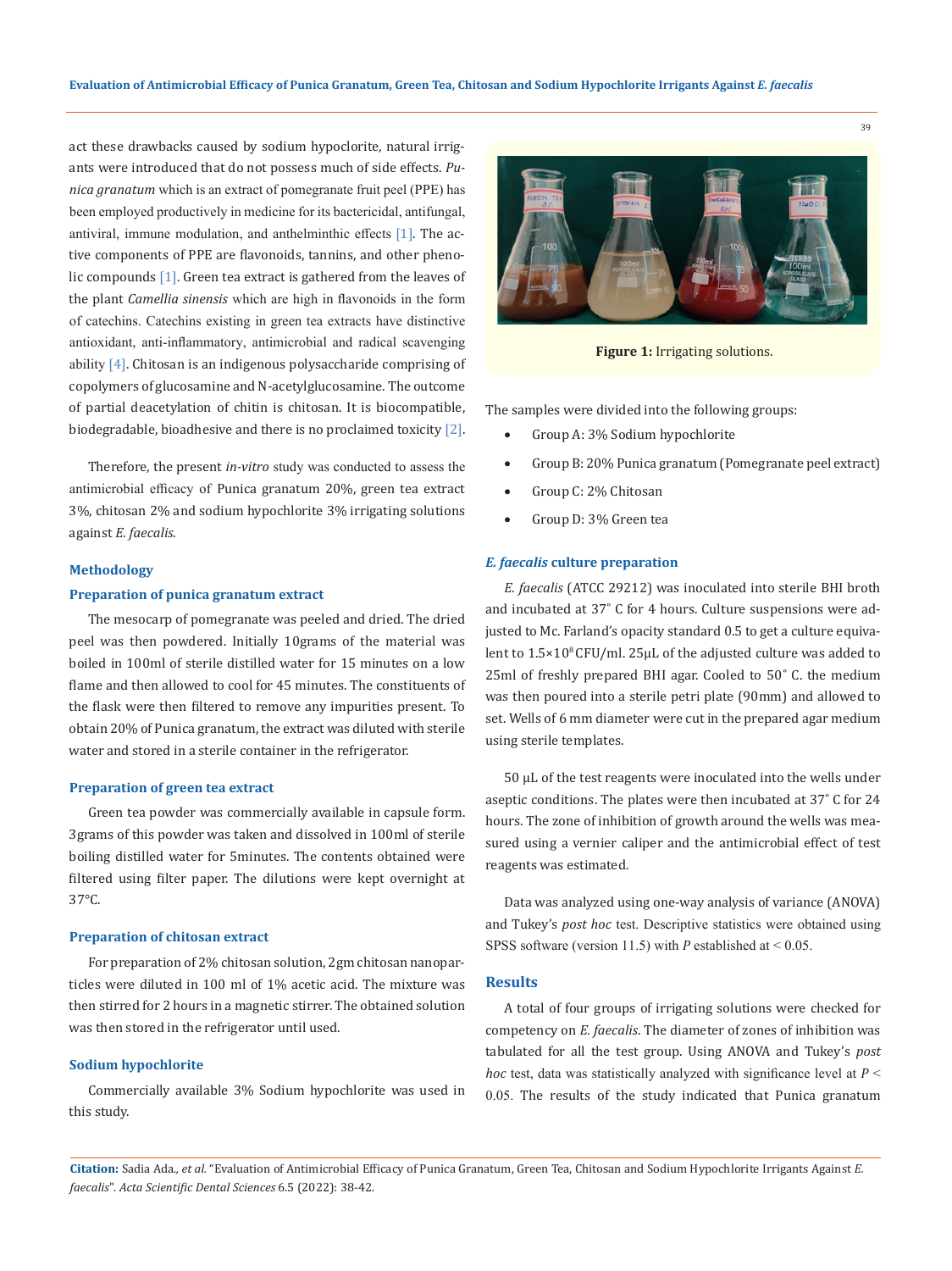showed the largest zone of inhibition with a mean value of 24mm followed by Sodium hypochlorite at 18.8mm, green tea at 13.8mm and chitosan extract showed a zone of 11.7mm respectively.

| Group | N  | <b>Mean in mm</b> |
|-------|----|-------------------|
|       | 20 | 18.8              |
| R     | 20 | 24                |
| C     | 20 | 11.7              |
|       | 20 | 13.8              |







#### **Discussion**

The paramount goal of endodontic treatment is to achieve complete disinfection and prevent reinfection of the root canal system and periapical tissues. Every clinician's aim should be to eradicate or significantly reduce the microbiota and to flush out loose debris and remove organic and inorganic material from the root canal system. Chemomechanical preparation, including both mechanical instrumentation and chemical irrigation, is crucial for decreasing bacterial population. Enterococcus faecalis was chosen as the test organism for the present study, as it is the most commonly isolated microorganism from the root canals of teeth with failed endodontic treatment, found in about 4-44% of primary endodontic infections and 24-74% of persistent endodontic infections [5]. Enterococcus faecalis survives prolonged periods of starvation and is resistant to the common intracanal irrigants and medicaments, probably because it passively maintains pH homeostasis, which occurs as a result of ions penetrating the cell membrane and cytoplasmic buffering capacity [6]. The continual escalation in antimicrobial resistance and side effects of synthetic drugs, has made phytotherapuetic compounds become prominent due to their easy accessibility, cost effectiveness, low toxicity and lack of antimicrobial resistance[7]. In the current study, *Punica granatum* demonstrated the largest zone of inhibition against *E. faecalis*, among all the experimental irrigants tested. *Punica granatum* possesses antiviral, bactericidal, and antifungal properties due to the immune modulation and anthelminthic actions of pomegranate  $[4]$ . The possible reason for the antibacterial activity of Punica granatum might be due to the presence of phytocompounds in its peel, extracts like hydrolysable tannins, polyphenols and flavonoids; specifically punicalagin, gallagic acid, catechin, quercetin, glycosides, punicalin, rutin<sup>[8]</sup>. Polyphenols and tannin extracts present in *Punica granatum* help in the prevention of biofilm-related oral diseases such as dental caries and gingivitis/periodontitis[9-11]. The tannin present in PPE penetrates the cell wall of the microorganisms and binds to its surface, causing precipitation of proteins and abolishes enzymes such as glycosyl transferase which is a prominent enzyme for the breakdown of carbohydrates, which provides nutrition to organisms [12]. The phenolic compounds present in PPE make it burdensome for the existence of microorganisms due to the disruption of the bacterial cell wall[11]. Mallya., *et al*. [1] evaluated the antimicrobial efficacy of 20% *Punica granatum*, 0.2% chlorhexidine gluconate, and 2.5% sodium hypochlorite used alone or in combinations against *Enterococcus faecalis* and it was concluded that *Punica granatum* and CHX was the best combination of irrigants among experimental groups against *E. faecalis*. Sodium hypochlorite has been used as an irrigant for root canal treatment for more than 70 years [13]. NaOCl has potent dissolution action in both vital and necrotic tissues. The robust antibacterial effect of NaOCl against *E. faecalis* depends on the concentration and time of exposure. Despite NaOCl being the most commonly used root canal irrigant owing to its exclusive features, such as dissolution of organic tissue, carnage of microorganisms and lubricant action, its toxic effects on vital tissues and induction of inflammatory reactions in case of over extrusion cannot be overlooked [13-15]. Green tea possesses healing properties such as antioxidant activity, anti-inflammatory and radical scavenging properties [16]. It has also been employed as a chelating agent [17]. Availability, affordability, low toxicity and long shelf life are some of the other satisfactory properties of green tea as an irrigating agent. Prabhakar., *et al.* [18] evaluated the antimicrobial effects of green tea, Triphala, MTAD, and 5% NaOCl against *E. faecalis* and concluded that 5% NaOCl was the most effective antibacterial agent. The antimicrobial property of chitosan could be due to the mechanism of action of chitosan that maintains the positively charged NH3+ groups of glucosamine that interacts with the negatively charged surface components of bacteria, resulting in extensive cell surface attraction, leakage of intracellular substances, causing damage to vital bacterial activities [19]. In a study by Shaymaa., *et al.* Ca (OH) 2 combined with chitosan solutions were more effective in inhibiting the growth of *E. faecalis* when compared with Ca (OH) 2 mixed with saline [20].

40

**Citation:** Sadia Ada*., et al.* "Evaluation of Antimicrobial Efficacy of Punica Granatum, Green Tea, Chitosan and Sodium Hypochlorite Irrigants Against *E. faecalis*". *Acta Scientific Dental Sciences* 6.5 (2022): 38-42.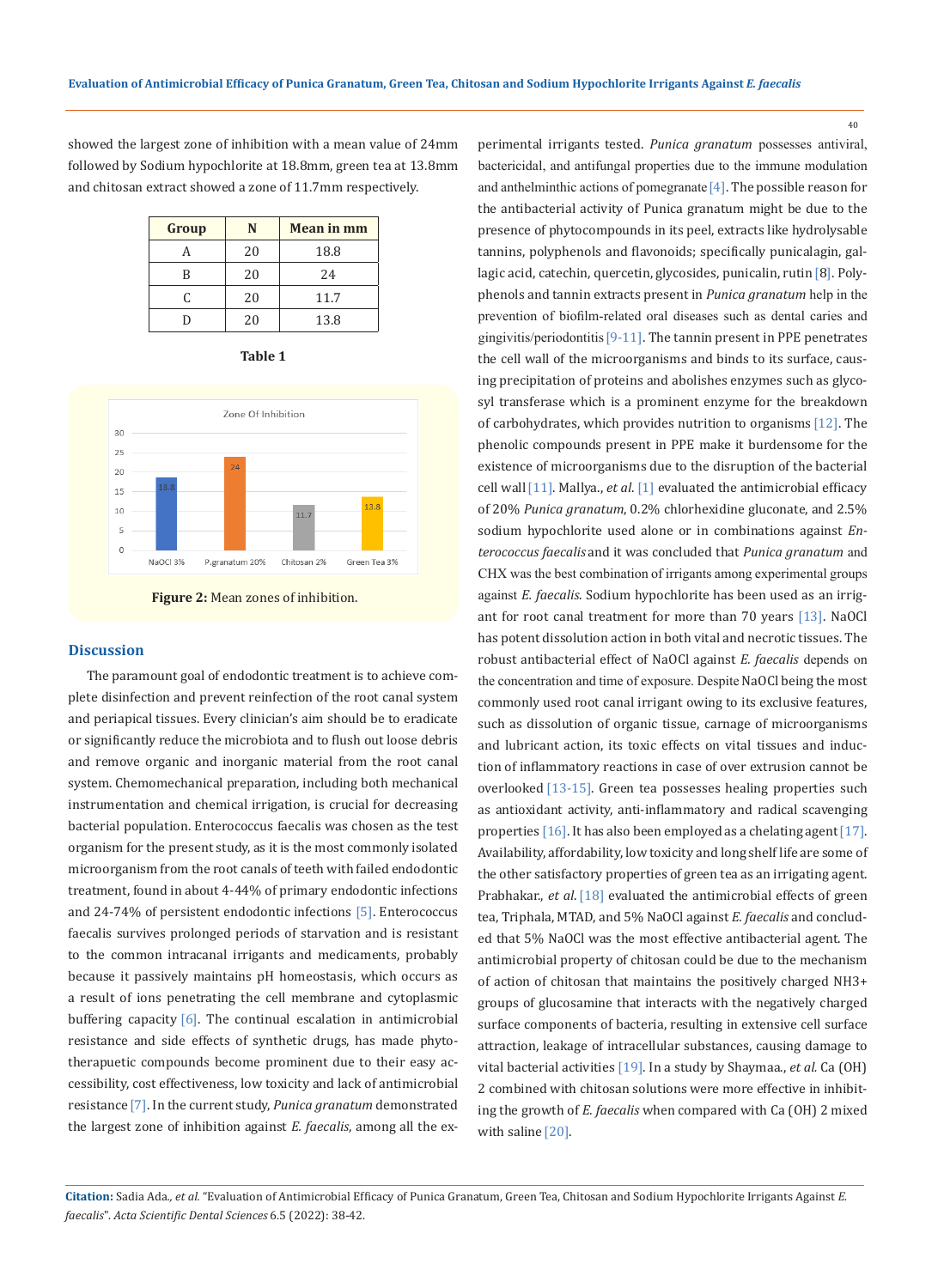Based on literature this was the first study which compared the antibacterial efficacy of these 3 natural irrigants- pomegranate peel, green tea and chitosan against the gold standard endodontic irrigant sodium hypochlorite.

### **Conclusion**

Within the limitations of this study it was concluded that Punica granatum 20% had the greatest potential to be used as an endodontic irrigant against E.faecalis followed by the gold standard sodium hypochlorite 3%, subsequently green tea extract 3% and Chitosan 2% also demonstrated considerable antimicrobial activity.

# **Conflict of Interest**

The authors deny any conflict of interest.

## **Bibliography**

- 1. Mallya L., *et al.* ["Evaluation of the antimicrobial efficacy of](https://pubmed.ncbi.nlm.nih.gov/31802821/)  20% *Punica granatum*[, 0.2% chlorhexidine gluconate, and](https://pubmed.ncbi.nlm.nih.gov/31802821/)  [2.5% sodium hypochlorite used alone or in combinations](https://pubmed.ncbi.nlm.nih.gov/31802821/)  against *[Enterococcus faecalis](https://pubmed.ncbi.nlm.nih.gov/31802821/)*: An *in-vitro* study". *Journal of Conservative Dentistry* [22.4 \(2019\): 367-370.](https://pubmed.ncbi.nlm.nih.gov/31802821/)
- 2. Jaiswal N., *et al.* ["Evaluation of antibacterial efficacy of Chito](https://pubmed.ncbi.nlm.nih.gov/29075407/)[san, Chlorhexidine, Propolis and Sodium hypochlorite on](https://pubmed.ncbi.nlm.nih.gov/29075407/) *En[terococcus faecalis](https://pubmed.ncbi.nlm.nih.gov/29075407/)* biofilm: An *in vitro* study". *Journal of Clinical [and Experimental Dentistry](https://pubmed.ncbi.nlm.nih.gov/29075407/)* 9.9 (2017): e1066-e1074.
- 3. Lee W., *et al.* "Sonicated extract of *[Enterococcus faecalis](https://pubmed.ncbi.nlm.nih.gov/15085047/)* induc[es irreversible cell cycle arrest in phytohemagglutinin-acti](https://pubmed.ncbi.nlm.nih.gov/15085047/)vated human lymphocytes". *[Journal of Endodontics](https://pubmed.ncbi.nlm.nih.gov/15085047/)* 30 (2004): [209-212.](https://pubmed.ncbi.nlm.nih.gov/15085047/)
- 4. Ramezanali F., *et al.* "The *in Vitro* [Antibacterial Efficacy of Per](https://pubmed.ncbi.nlm.nih.gov/27790260/)[sian Green Tea Extract as an Intracanal](https://pubmed.ncbi.nlm.nih.gov/27790260/) Irrigant on *Enterococcus faecalis* Biofilm". *[Iranian Endodontic Journal](https://pubmed.ncbi.nlm.nih.gov/27790260/)* 11.4 (2016): [304-308.](https://pubmed.ncbi.nlm.nih.gov/27790260/)
- 5. Kurian., *et al.* ["Efficacy of calcium hydroxide, mushroom and](https://www.researchgate.net/publication/312441618_Efficacy_of_calcium_hydroxide_mushroom_and_Aloe_vera_as_an_intracanal_medicament_against_Enterococcus_faecalis_An_in_vitro_study)  [aloevera as an intracanal medicament against](https://www.researchgate.net/publication/312441618_Efficacy_of_calcium_hydroxide_mushroom_and_Aloe_vera_as_an_intracanal_medicament_against_Enterococcus_faecalis_An_in_vitro_study) *Enterococcus faecalis*[: An in-vitro study".](https://www.researchgate.net/publication/312441618_Efficacy_of_calcium_hydroxide_mushroom_and_Aloe_vera_as_an_intracanal_medicament_against_Enterococcus_faecalis_An_in_vitro_study) *Endodontology* 28.2 (2016): 137- [142.](https://www.researchgate.net/publication/312441618_Efficacy_of_calcium_hydroxide_mushroom_and_Aloe_vera_as_an_intracanal_medicament_against_Enterococcus_faecalis_An_in_vitro_study)
- 6. Charles H., *et al.* "*[Enterococcus faecalis](https://pubmed.ncbi.nlm.nih.gov/16427453/)*. Its role in root canal [treatment failure and current concepts inretreatment".](https://pubmed.ncbi.nlm.nih.gov/16427453/) *Journal of Endodontics* [32.2 \(2006\): 93-98.](https://pubmed.ncbi.nlm.nih.gov/16427453/)
- 7. John Paul., *et al.* "Herbal root canal irrigants: A review". *Journal of Odontological Research* 3.1 (2015): 9-14.
- 8. Rahmani AH., *et al.* ["Active constituents of pomegranates \(Pu](https://www.researchgate.net/publication/318501777_Active_Constituents_of_Pomegranates_Punica_granatum_as_Potential_Candidates_in_the_Management_of_Health_through_Modulation_of_Biological_Activities)[nica granatum\) as potential candidates in the management of](https://www.researchgate.net/publication/318501777_Active_Constituents_of_Pomegranates_Punica_granatum_as_Potential_Candidates_in_the_Management_of_Health_through_Modulation_of_Biological_Activities)  [health through modulation of biological activities".](https://www.researchgate.net/publication/318501777_Active_Constituents_of_Pomegranates_Punica_granatum_as_Potential_Candidates_in_the_Management_of_Health_through_Modulation_of_Biological_Activities) *Pharma[cognosy Journal](https://www.researchgate.net/publication/318501777_Active_Constituents_of_Pomegranates_Punica_granatum_as_Potential_Candidates_in_the_Management_of_Health_through_Modulation_of_Biological_Activities)* 9 (2017): 689-695.
- 9. SAravindraj., *et al.* ["Antimicrobial effects of Punica granatum](https://www.researchgate.net/publication/320141296_Antimicrobial_Effects_of_Punica_granatum_Extracts_on_Staphylococcus_aureus_Streptococcus_mutans_Lactobacillus_acidophilus_Enterococcus_faecalis_and_Candida_albicans)  [extracts on Staphylococcus aureus, Streptococcus mutans,](https://www.researchgate.net/publication/320141296_Antimicrobial_Effects_of_Punica_granatum_Extracts_on_Staphylococcus_aureus_Streptococcus_mutans_Lactobacillus_acidophilus_Enterococcus_faecalis_and_Candida_albicans)  Lactobacillus acidiphilus, *[Enterococcus faecalis](https://www.researchgate.net/publication/320141296_Antimicrobial_Effects_of_Punica_granatum_Extracts_on_Staphylococcus_aureus_Streptococcus_mutans_Lactobacillus_acidophilus_Enterococcus_faecalis_and_Candida_albicans)* and Candida albicans". *[International Journal of Current Microbiology and](https://www.researchgate.net/publication/320141296_Antimicrobial_Effects_of_Punica_granatum_Extracts_on_Staphylococcus_aureus_Streptococcus_mutans_Lactobacillus_acidophilus_Enterococcus_faecalis_and_Candida_albicans)  Applied Sciences* [6.9 \(2017\): 2762-2774.](https://www.researchgate.net/publication/320141296_Antimicrobial_Effects_of_Punica_granatum_Extracts_on_Staphylococcus_aureus_Streptococcus_mutans_Lactobacillus_acidophilus_Enterococcus_faecalis_and_Candida_albicans)
- 10. Bhardwaj R., *et al.* ["Preservative effect of pomegranate peel](http://www.ijpab.com/form/2017%20Volume%205,%20issue%206/IJPAB-2017-5-6-323-328.pdf)  [extract on the keeping quality of cream based fat spread".](http://www.ijpab.com/form/2017%20Volume%205,%20issue%206/IJPAB-2017-5-6-323-328.pdf) *In[ternational Journal of Pure and Applied Bioscience](http://www.ijpab.com/form/2017%20Volume%205,%20issue%206/IJPAB-2017-5-6-323-328.pdf)* 5 (2017): [323-328.](http://www.ijpab.com/form/2017%20Volume%205,%20issue%206/IJPAB-2017-5-6-323-328.pdf)
- 11. Abdollahzadeh SH., *et al.* ["Antibacterial and antifungal ac](https://www.ncbi.nlm.nih.gov/pmc/articles/PMC3184731/)tivities of Punica granatum [peel extracts against oral patho](https://www.ncbi.nlm.nih.gov/pmc/articles/PMC3184731/)gens". *[Journal of dentistry \(Tehran\)](https://www.ncbi.nlm.nih.gov/pmc/articles/PMC3184731/)* 8 (2011): 1-6.
- 12. Pai MB., *et al.* ["Antifungal efficacy of](https://pubmed.ncbi.nlm.nih.gov/20930339/) Punica granatum, Acacia nilotica, Cuminum cyminum and [Foeniculum vulgare](https://pubmed.ncbi.nlm.nih.gov/20930339/) on Candida albicans: An in vitro study". *[Indian Journal of Dental Re](https://pubmed.ncbi.nlm.nih.gov/20930339/)search* [21 \(2010\): 334-336.](https://pubmed.ncbi.nlm.nih.gov/20930339/)
- 13. [Clarkson RM and Moule AJ. "Sodium hypochlorite and its use](https://pubmed.ncbi.nlm.nih.gov/9775472/)  as an endodontic irrigant". *[Australian Dental Journal](https://pubmed.ncbi.nlm.nih.gov/9775472/)* 43.4 [\(1998\): 250-256.](https://pubmed.ncbi.nlm.nih.gov/9775472/)
- 14. [Mohammadi Z and Shalavi S. "Antimicrobial activity of sodium](https://www.hindawi.com/journals/ijd/2020/6483026/)  hypochlorite in endodontics". *[Journal of the Massachusetts](https://www.hindawi.com/journals/ijd/2020/6483026/)  Dental Society* [62.1 \(2013\): 28-31.](https://www.hindawi.com/journals/ijd/2020/6483026/)
- 15. [Moorer WR and Wesselink PR. "Factors promoting the tissue](https://pubmed.ncbi.nlm.nih.gov/6964523/)  [dissolving capability of sodium hypochlorite".](https://pubmed.ncbi.nlm.nih.gov/6964523/) *International [Endodontic Journal](https://pubmed.ncbi.nlm.nih.gov/6964523/)* 15.4 (1982): 187-196.
- 16. [Sinha DJ and Sinha AA. "Natural medicaments in dentistry".](file:///C:/Users/DELL/Desktop/07-02-2022/PDF/ASDS/ASDS-22-RA-064/1.%09Sinha%20DJ%20and%20Sinha%20AA.%20“Natural%20medicaments%20in%20dentistry”.%20Ayu%2035.2%20(2014):%20113-118.) *Ayu* [35.2 \(2014\): 113-118.](file:///C:/Users/DELL/Desktop/07-02-2022/PDF/ASDS/ASDS-22-RA-064/1.%09Sinha%20DJ%20and%20Sinha%20AA.%20“Natural%20medicaments%20in%20dentistry”.%20Ayu%2035.2%20(2014):%20113-118.)
- 17. Lahijani S., *et al.* ["The effect of German chamomile \(](https://pubmed.ncbi.nlm.nih.gov/16507072/)*Marticaria recutita* L.) extract and tea tree (*[Melaleuca alternifolia](https://pubmed.ncbi.nlm.nih.gov/16507072/)* L.) oil [used as irrigants on removal of smear layer: a scanning elec](https://pubmed.ncbi.nlm.nih.gov/16507072/)tron microscopy study". *[International Endodontic Journal](https://pubmed.ncbi.nlm.nih.gov/16507072/)* 39.3 [\(2006\): 190-195.](https://pubmed.ncbi.nlm.nih.gov/16507072/)
- 18. Prabhakar J., *et al.* ["Evaluation of antimicrobial efficacy of](https://pubmed.ncbi.nlm.nih.gov/20003940/)  [herbal alternatives \(Triphala and green tea polyphenols\),](https://pubmed.ncbi.nlm.nih.gov/20003940/)  [MTAD, and 5% sodium hypochlorite against](https://pubmed.ncbi.nlm.nih.gov/20003940/) *Enterococcus faecalis* [biofilm formed on tooth substrate: an in vitro study".](https://pubmed.ncbi.nlm.nih.gov/20003940/)  *[Journal of Endodontics](https://pubmed.ncbi.nlm.nih.gov/20003940/)* 36.1 (2010): 83-86.

41